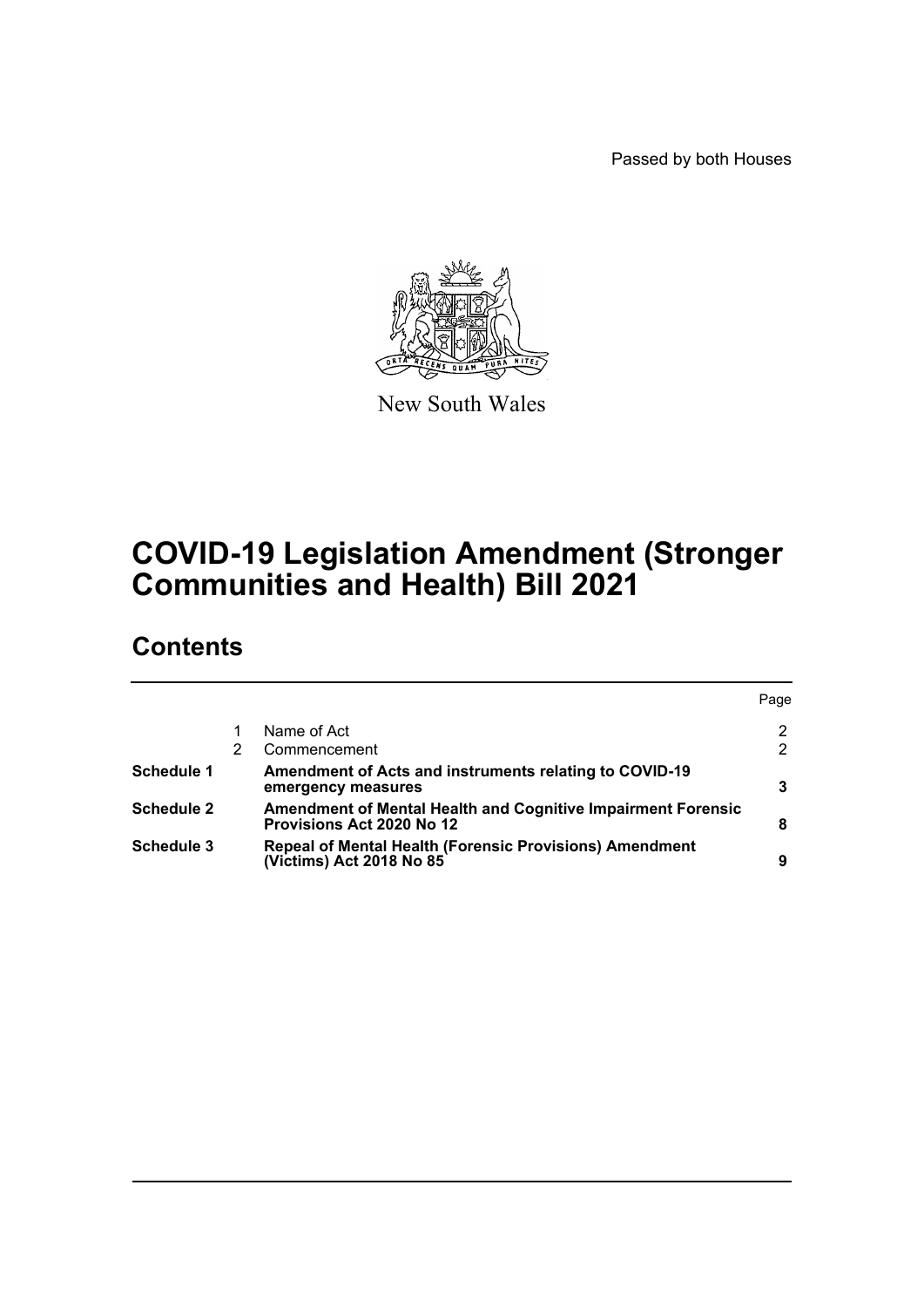*I certify that this public bill, which originated in the Legislative Assembly, has finally passed the Legislative Council and the Legislative Assembly of New South Wales.*

> *Clerk of the Legislative Assembly. Legislative Assembly, Sydney, , 2021*



New South Wales

# **COVID-19 Legislation Amendment (Stronger Communities and Health) Bill 2021**

Act No , 2021

An Act to amend a number of Acts and instruments to extend emergency measures implemented as a result of the COVID-19 pandemic; to amend the *Mental Health and Cognitive Impairment Forensic Provisions Act 2020* for particular purposes; and to repeal the *Mental Health (Forensic Provisions) Amendment (Victims) Act 2018*.

*I have examined this bill and find it to correspond in all respects with the bill as finally passed by both Houses.*

*Assistant Speaker of the Legislative Assembly.*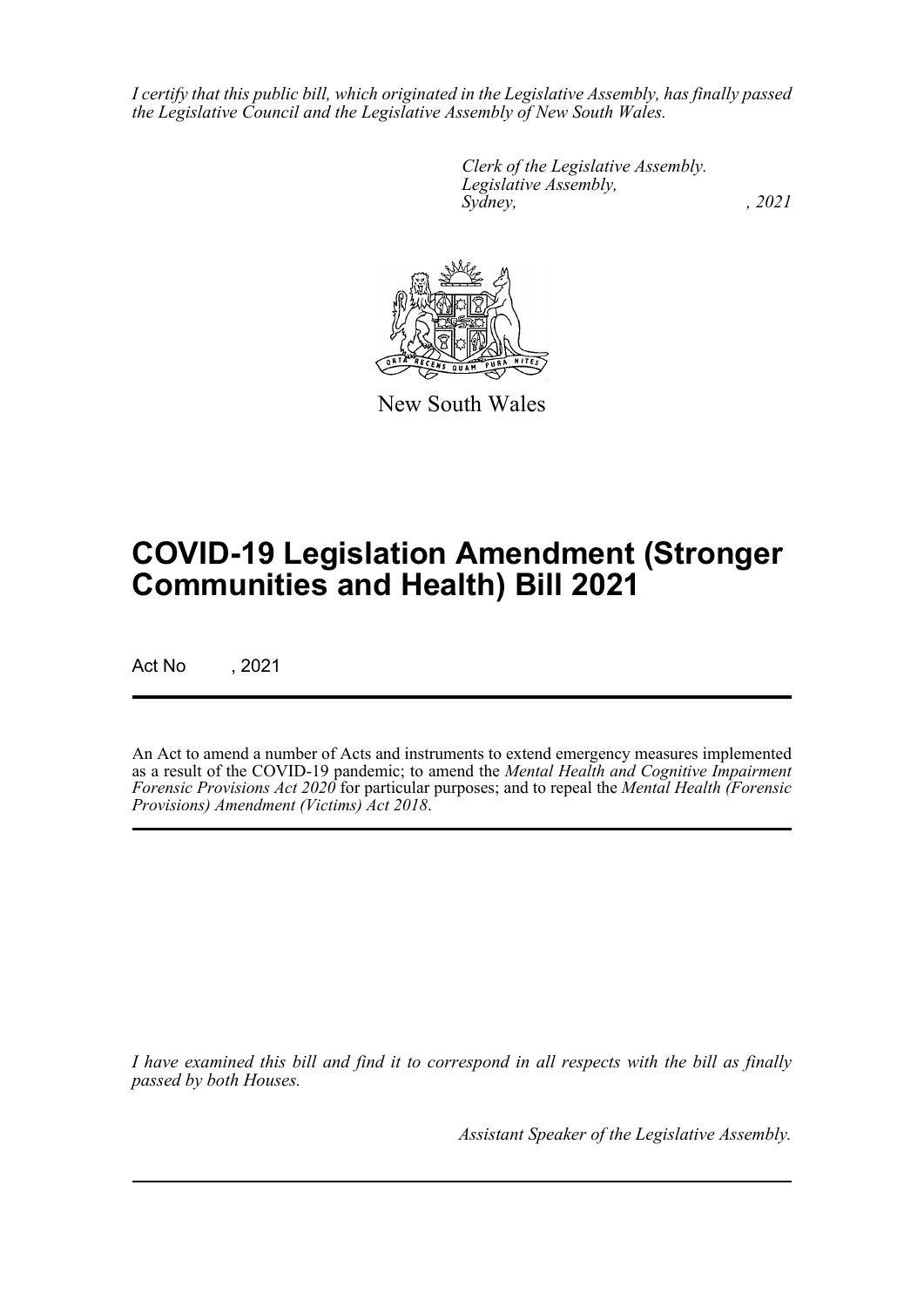COVID-19 Legislation Amendment (Stronger Communities and Health) Bill 2021 [NSW]

### <span id="page-2-0"></span>**The Legislature of New South Wales enacts—**

#### **1 Name of Act**

This Act is the *COVID-19 Legislation Amendment (Stronger Communities and Health) Act 2021*.

### <span id="page-2-1"></span>**2 Commencement**

- (1) This Act, except as provided by subsection (2), commences on the date of assent to this Act.
- (2) Schedules 1.7[2] and 1.15[1] commence on 26 March 2021.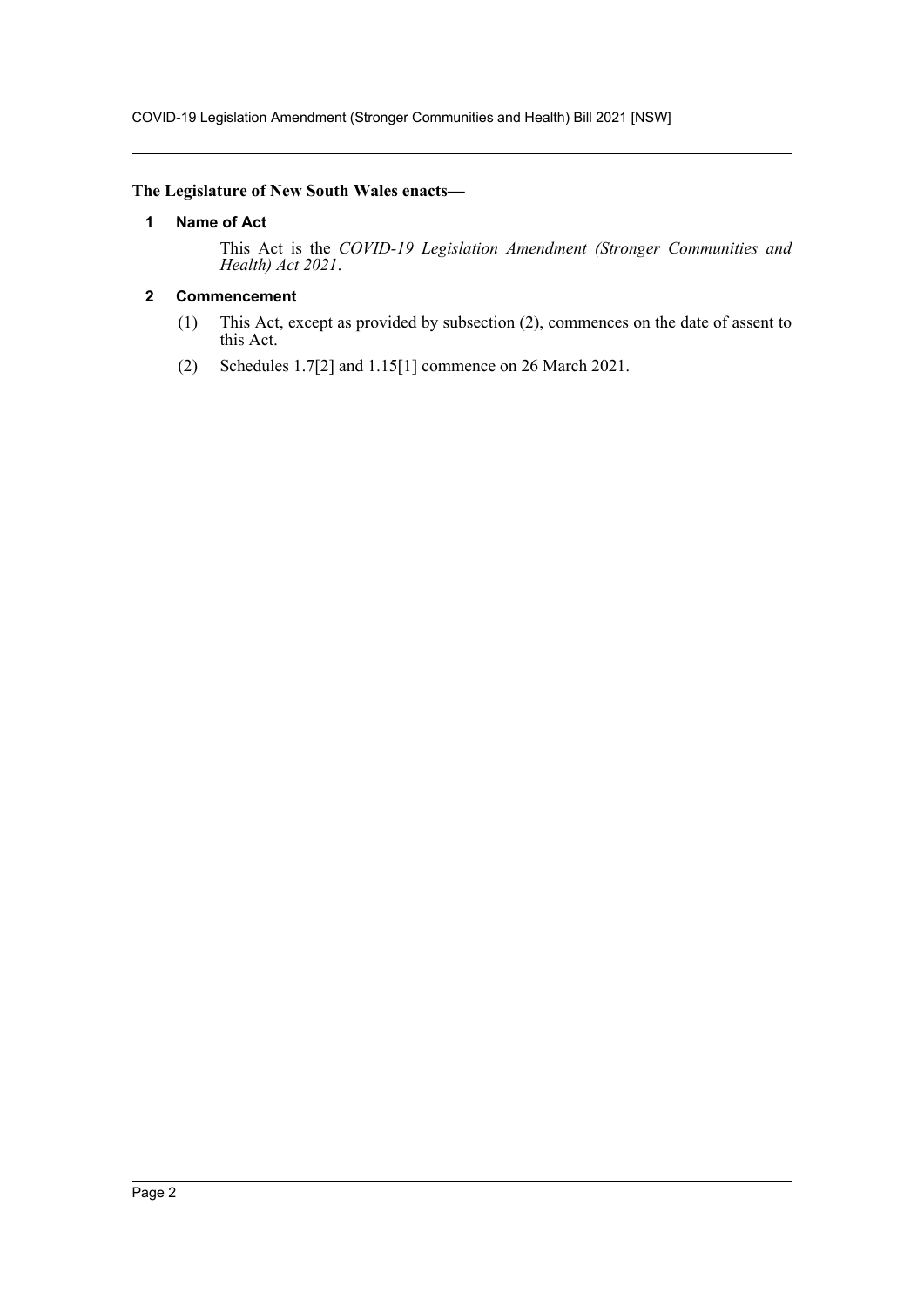# <span id="page-3-0"></span>**Schedule 1 Amendment of Acts and instruments relating to COVID-19 emergency measures**

# **1.1 Child Protection (Working with Children) Act 2012 No 51**

### **Section 54 Duration of clearances—response to COVID-19 pandemic**

Omit section 54(2). Insert instead—

- (2) This section is repealed on—
	- (a) 26 September 2021, or
	- (b) a later day, not later than 26 March 2022, prescribed by the regulations.

# **1.2 Child Protection (Working with Children) Regulation 2013**

### **Clause 19A COVID-19 pandemic—repeal of special provisions**

Omit the clause.

# **1.3 Children (Community Service Orders) Act 1987 No 56**

# **[1] Section 9A COVID-19 pandemic—availability of work**

Omit the definition of *prescribed period* from section 9A(3). Insert instead—

- *prescribed period* means the period—
	- (a) starting on the commencement of this section, and
- (b) ending on—
	- (i) 26 September 2021, or
	- (ii) a later day, not later than 26 March 2022, prescribed by the regulations.

# **[2] Section 14A COVID-19 pandemic—presentation for work**

Omit the definition of *prescribed period* from section 14A(3). Insert instead—

*prescribed period* means the period—

- (a) starting on the commencement of this section, and
- (b) ending on—
	- (i) 26 September 2021, or
	- (ii) a later day, not later than 26 March 2022, prescribed by the regulations.

# **1.4 Children (Community Service Orders) Regulation 2020**

**Clause 16A COVID-19 pandemic—extension of prescribed period** Omit the clause.

# **1.5 Children (Detention Centres) Act 1987 No 57**

# **Section 110 Visits to detention centres during COVID-19 pandemic**

Omit the definition of *prescribed period* from section 110(5). Insert instead *prescribed period* means the period—

(a) starting on the commencement of this section, and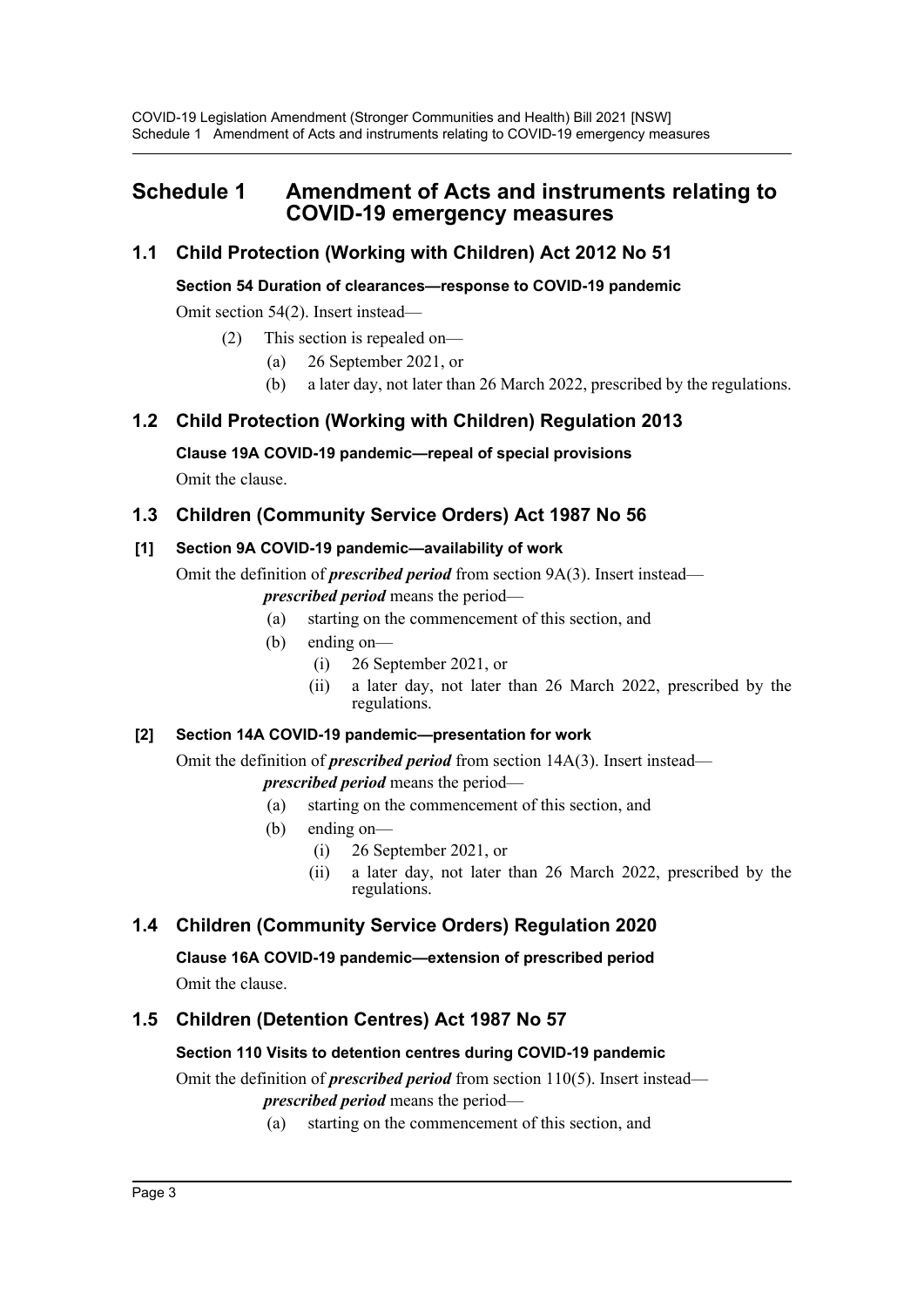- (b) ending on—
	- (i) 26 September 2021, or
	- (ii) a later day, not later than 26 March 2022, prescribed by the regulations.

# **1.6 Children (Detention Centres) Regulation 2015**

**Clause 157 COVID-19 pandemic—extension of prescribed period**

Omit the clause.

# **1.7 Civil and Administrative Tribunal Act 2013 No 2**

### **[1] Schedule 1 Savings, transitional and other provisions**

Omit the definition of *prescribed period* from clause 22. Insert instead *prescribed period* means the period—

- (a) starting on the commencement of this Part, and
- (b) ending on—
	- (i) 26 September 2021, or
	- (ii) a later day, not later than 26 March 2022, prescribed by the regulations.
- **[2] Schedule 1, clauses 26 and 30**

Omit the clauses.

# **1.8 Civil and Administrative Tribunal Regulation 2013**

**Clause 11 COVID-19 pandemic—extension of prescribed period**

Omit the clause.

# **1.9 Constitution Act 1902 No 32**

### **[1] Schedule 8 Special provisions for COVID-19 pandemic**

Omit the definition of *prescribed period* from clause 1. Insert instead—

- *prescribed period* means the period—
- (a) starting on the commencement of this Schedule, and
- (b) ending on—
	- (i) 26 September 2021, or
	- (ii) a later day, not later than 26 March 2022, prescribed by the regulations.

# **[2] Schedule 8, clause 5**

Omit "12 months after the commencement of this Schedule". Insert instead "on 27 March 2022".

# **1.10 Constitution (COVID-19 Emergency Measures) Regulation 2020**

# **Clause 3A COVID-19 pandemic—extension of prescribed period**

Omit the clause.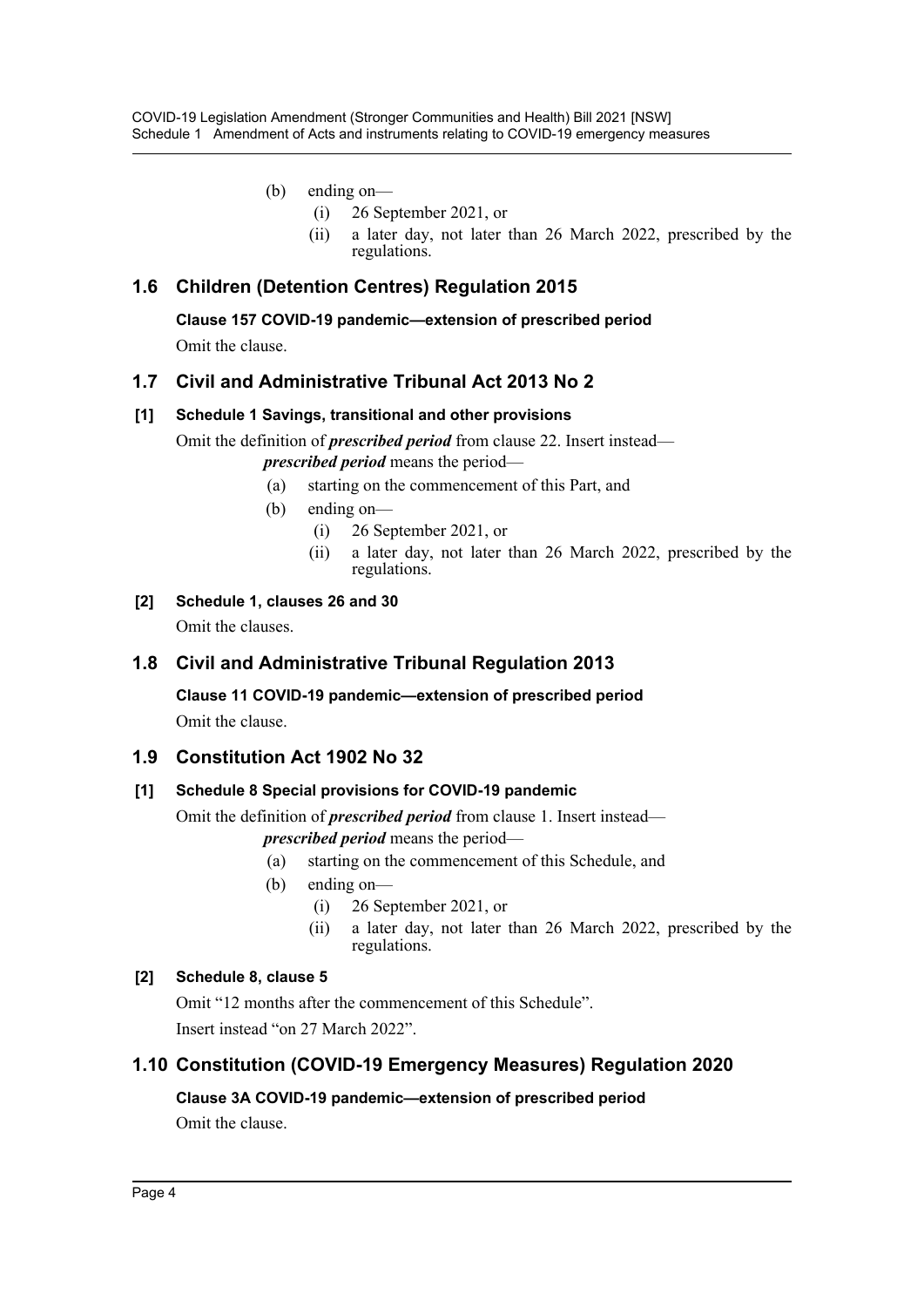# **1.11 Court Security Act 2005 No 1**

### **Section 12H**

Omit the section. Insert instead—

### **12H Repeal of Division**

This Division is repealed on—

- (a) 26 September 2021, or
- (b) a later day, not later than 26 March 2022, prescribed by the regulations.

# **1.12 Court Security Regulation 2016**

### **Clause 7A COVID-19 pandemic—repeal of special provisions**

Omit the clause.

# **1.13 Crimes (Administration of Sentences) Act 1999 No 93**

### **Section 274 Definitions**

Omit the definition of *prescribed period* from section 274. Insert instead—

*prescribed period* means the period—

- (a) starting on the commencement of this Part, and
- (b) ending on—
	- (i) 26 September 2021, or
	- (ii) a later day, not later than 26 March 2022, prescribed by the regulations.

# **1.14 Crimes (Administration of Sentences) Regulation 2014**

**Clause 329A COVID-19 pandemic—extension of prescribed period** Omit the clause.

# **1.15 Criminal Procedure Act 1986 No 209**

### **[1] Chapter 7 Miscellaneous**

Omit Division 5 of Part 5 of Chapter 7.

# **[2] Section 367**

Omit the section. Insert instead—

# **367 Repeal of Part**

- This Part is repealed on—
- (a) 26 September 2021, or
- (b) a later day, not later than 26 March 2022, prescribed by the regulations.

# **1.16 Criminal Procedure Regulation 2017**

### **Clause 120 COVID-19 pandemic—repeal of special provisions**

Omit the clause.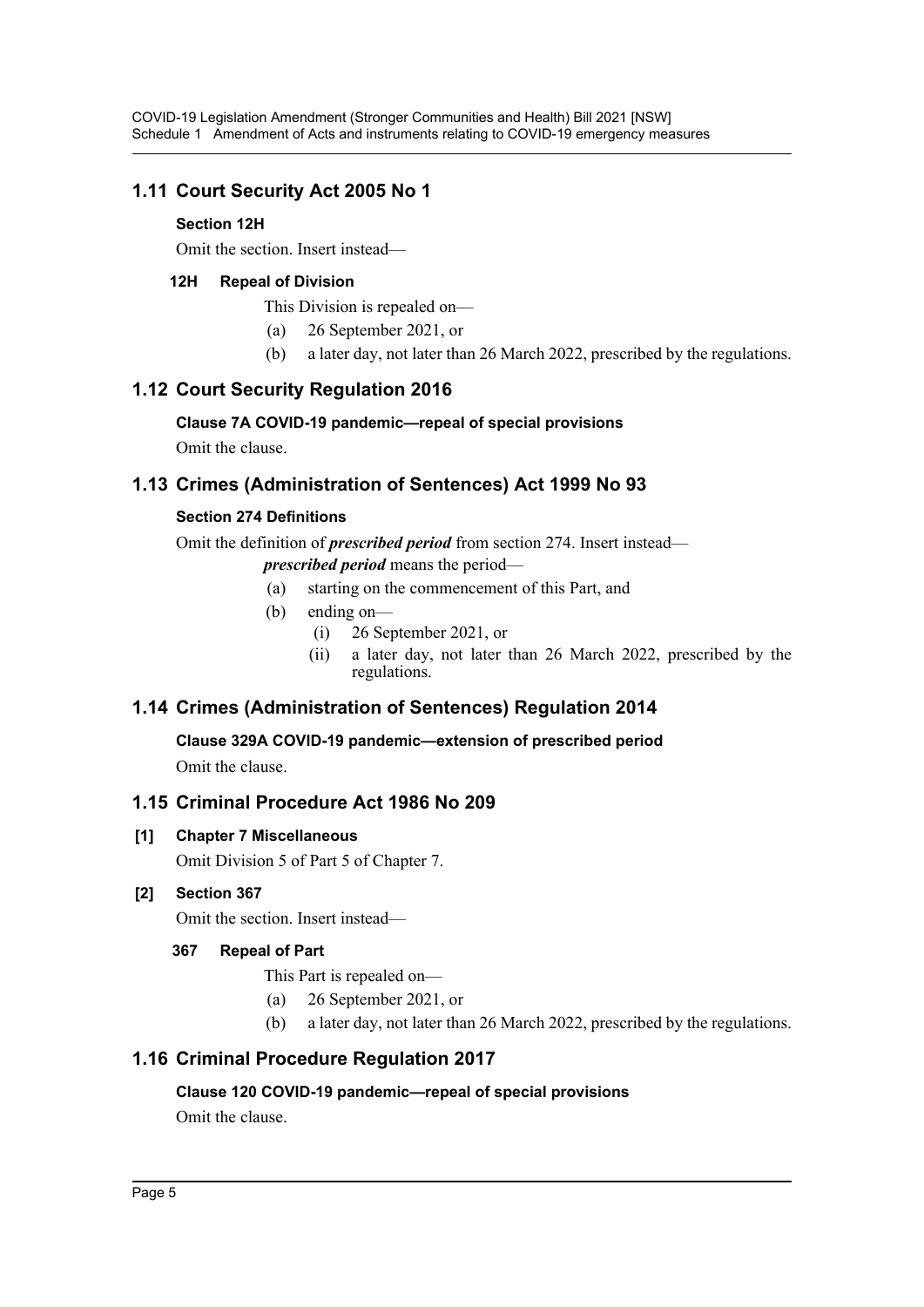# **1.17 Evidence (Audio and Audio Visual Links) Act 1998 No 105**

#### **Section 22C COVID-19 pandemic—special provisions**

Omit the definition of *prescribed period* from section 22C(9). Insert instead *prescribed period* means the period—

- (a) starting on the commencement of this section, and
- (b) ending on—
	- (i) 26 September 2021, or
	- (ii) a later day, not later than 26 March 2022, prescribed by the regulations.

# **1.18 Evidence (Audio and Audio Visual Links) Regulation 2015**

#### **Clause 4B COVID-19 pandemic—extension of prescribed period**

Omit the clause.

### **1.19 Interpretation Act 1987 No 15**

#### **[1] Section 84 Power of person to modify statutory time periods**

Omit subsections (3) and (4). Insert instead—

- (3) If a period is extended, suspended or waived under subsection (2), the period may only be extended, suspended or waived to a day that is no later than—
	- (a) 26 September 2021, or
	- (b) a later day, not later than 26 March 2022, prescribed by the regulations.
- (4) If it is agreed under subsection (2) that a thing may be done or omitted to be done despite the expiry of a period, the day by which it is agreed the thing may be done or omitted to be done may be no later than—
	- (a) 26 September 2021, or
	- (b) a later day, not later than 26 March 2022, prescribed by the regulations.

### **[2] Section 90**

Omit the section. Insert instead—

### **90 Repeal of Part**

- (1) This Part, except as provided by subsection (2), is repealed on—
	- (a) 26 September 2021, or
	- (b) a later day, not later than 26 March 2022, prescribed by the regulations.
- (2) Sections 85, 86, 87(2) and (3), 88 and 89 are repealed at the end of 26 March 2021.

# **1.20 Jury Act 1977 No 18**

### **Section 25 Selection of jurors by sheriff**

Omit section 25(6). Insert instead—

- (6) This subsection and subsections (4) and (5) are repealed on—
	- (a) 26 September 2021, or
	- (b) a later day, not later than 26 March 2022, prescribed by the regulations.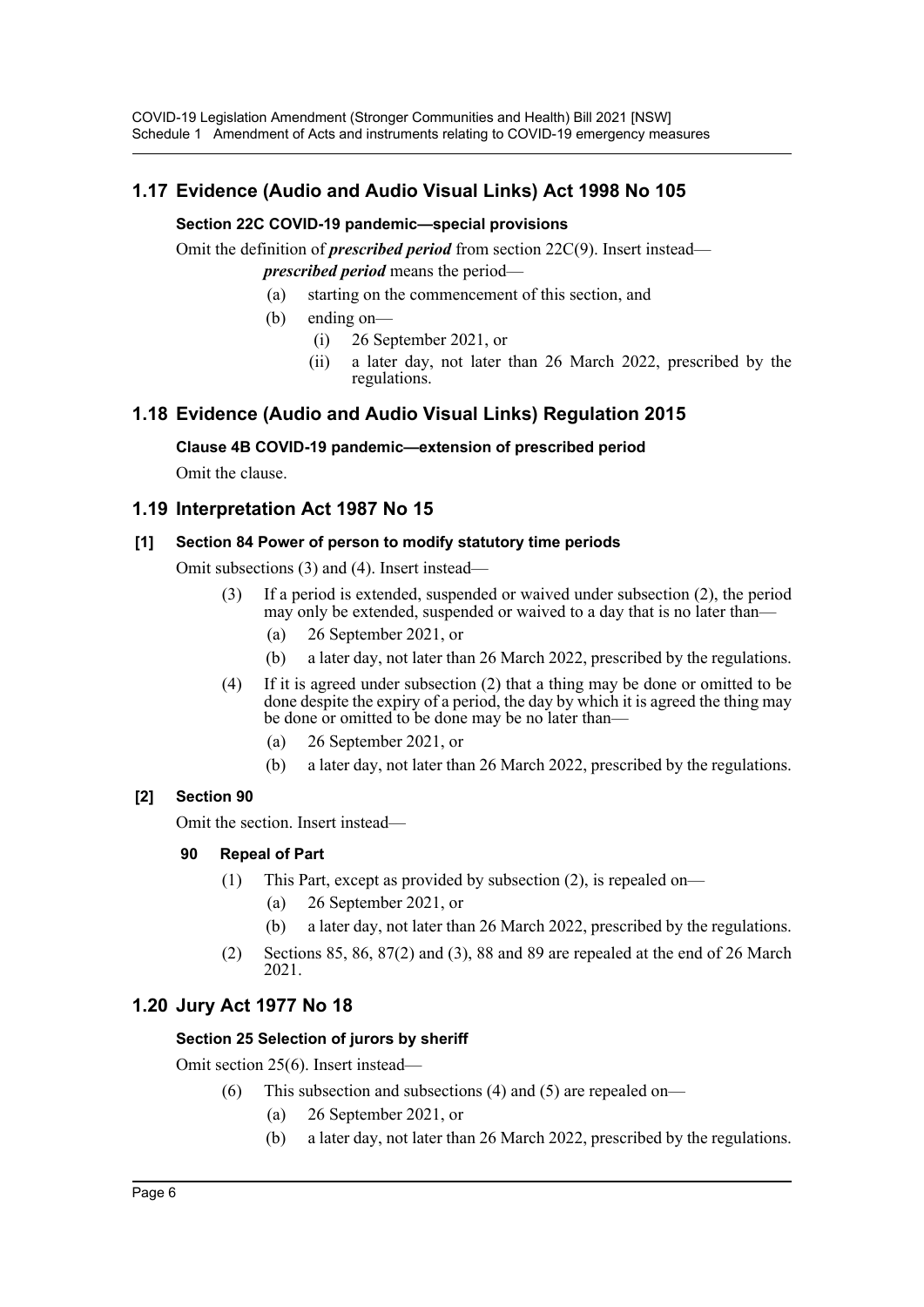# **1.21 Jury Regulation 2015**

**Clause 4B COVID-19 pandemic—repeal of special provisions**

Omit the clause.

# **1.22 Private Health Facilities Act 2007 No 9**

### **Section 70 Exemptions during COVID-19 pandemic**

Omit section 70(3). Insert instead—

- (3) This section is repealed on—
	- (a) 26 September 2021, or
	- (b) a later day, not later than 26 March 2022, prescribed by the regulations.

# **1.23 Public Health Act 2010 No 127**

# **[1] Sections 63(2C), 64(8), 71A(4), 112(3) and 118(8)**

Omit the subsections.

### **[2] Section 135**

Insert after section 134—

### **135 COVID-19 emergency measures**

- (1) The COVID-19 emergency measures provisions are repealed on—
	- (a) 26 September 2021, or
	- (b) a later day, not later than 26 March 2022, prescribed by the regulations.

### (2) In this section—

*COVID-19 emergency measures provisions* means sections 63(2A) and (2B), 64(7), 71A, 112(2) and 118(6) and (7).

# **1.24 Sheriff Act 2005 No 6**

### **Section 7C COVID-19 pandemic—powers when assisting in COVID-19 response**

Omit the definition of *prescribed period* from section 7C(14). Insert instead—

*prescribed period* means the period—

- (a) starting on the commencement of this section, and
- (b) ending on—
	- (i) 26 September 2021, or
	- (ii) a later day, not later than 26 March 2022, prescribed by the regulations.

# **1.25 Sheriff Regulation 2016**

### **Clause 5A COVID-19 pandemic—extension of prescribed period**

Omit the clause.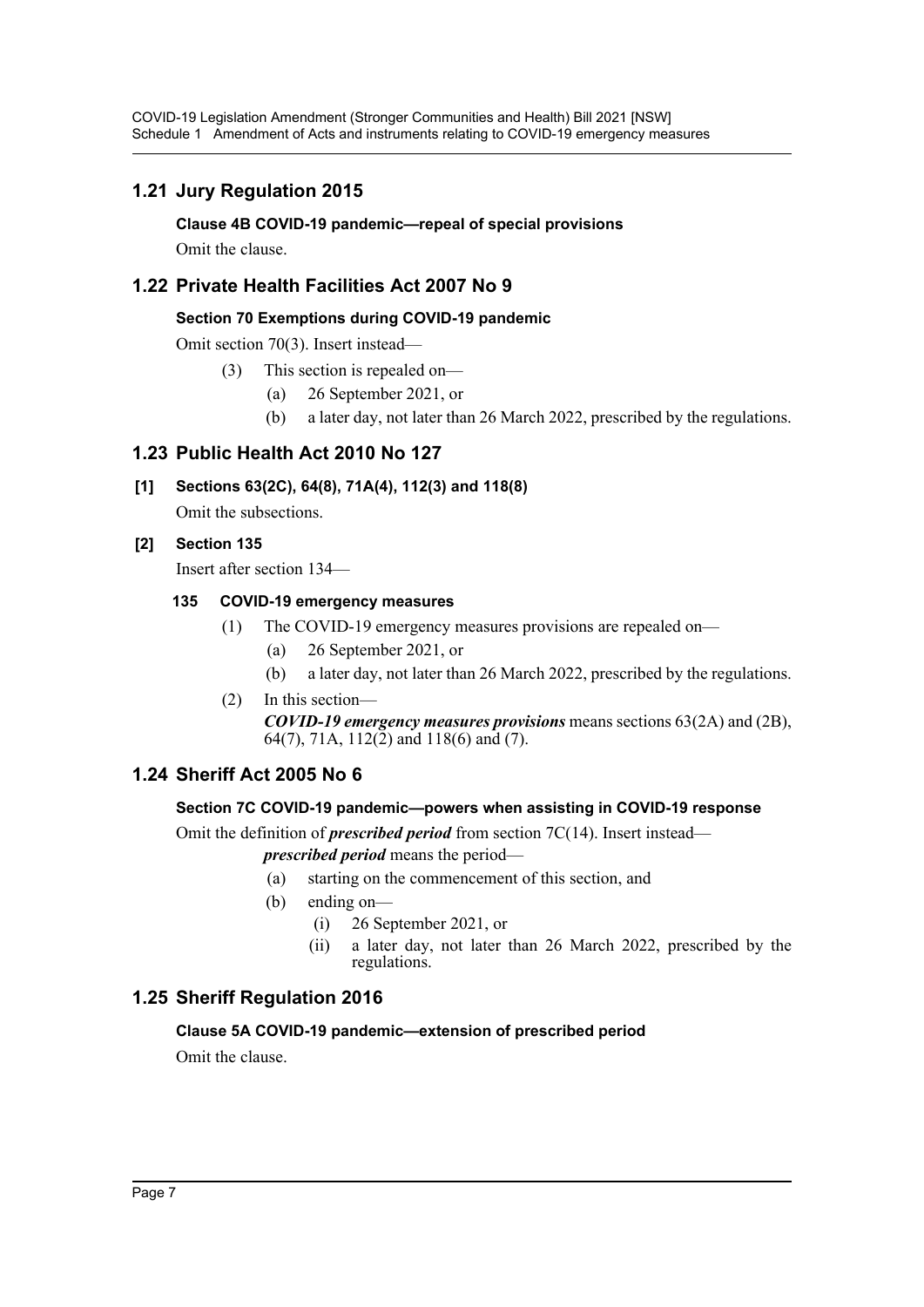# <span id="page-8-0"></span>**Schedule 2 Amendment of Mental Health and Cognitive Impairment Forensic Provisions Act 2020 No 12**

#### **[1] Section 9 Magistrate may make order at any time**

Omit section 9(2).

#### **[2] Section 77 Extension of mandatory review period**

Omit section 77(1). Insert instead—

- (1) The period within which the following reviews must be held may, on the motion of the Tribunal or on the application of the forensic patient or correctional patient or a designated carer or the principal care provider of the patient, be extended by the Tribunal to a maximum of 12 months—
	- (a) a mandatory review of a forensic patient under section 78(d), (e), (f) or (g),
	- (b) a mandatory review of a correctional patient under section 91(b),
	- (c) a review under section 100 of a person in custody who is subject to a community treatment order.

#### **[3] Schedule 2 Savings, transitional and other provisions**

Insert after clause 7—

#### **7A Application of Part 2 of former Act to particular persons**

- (1) Part 2 of the former Act is to continue to apply to existing proceedings as if the former Act had not been repealed.
- (2) In this clause—

*existing proceedings* means criminal proceedings—

- (a) in which the court has, before the commencement of this Act, nominated a limiting term in respect of a person, and
- (b) in which the court has not made an order under section 27 of the former Act in relation to the person.

#### **[4] Schedule 2, clause 8**

Omit the clause. Insert instead—

#### **8 Application of Part 3 of former Act to existing proceedings**

- (1) Part 3 of the former Act is to continue to apply to existing proceedings as if the former Act had not been repealed.
- (2) In this clause—

*existing proceedings* means criminal proceedings for which a court attendance notice was issued before the commencement of this Act, even if another court attendance notice is issued in relation to the proceedings after that commencement.